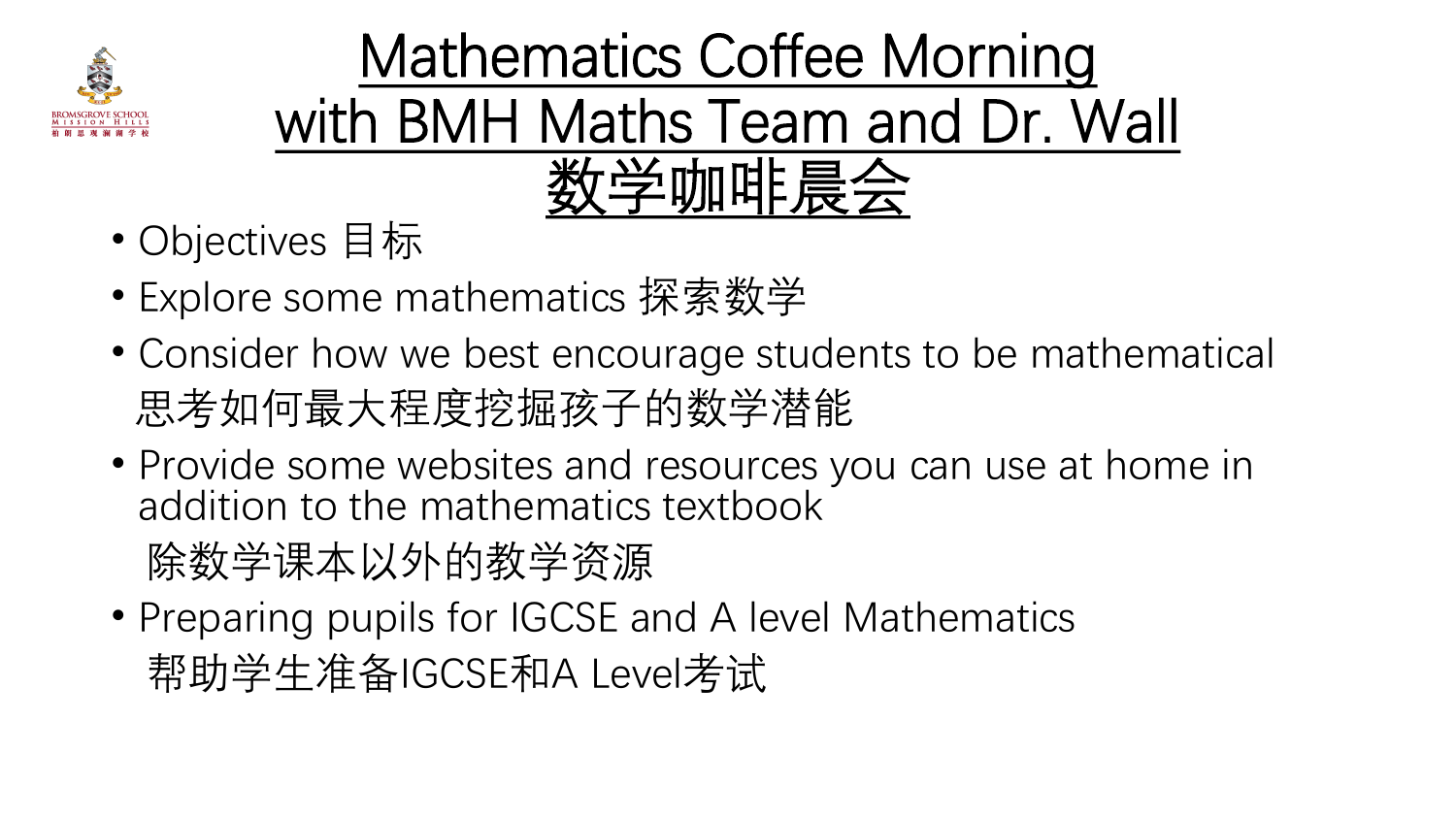

# The Truncated Tetrahedron 截四面体

- From A4 we can fold a perfect equilateral triangle and from there a tetrahedron.
- Along the way we consider the symmetries and angles and convince ourselves and others of our conjectures.
- We role play being a glacier truncating a tetrahedral mountain and then being Eskimos building an igloo by placing trapezoidal faces of truncated tetrahedra together.

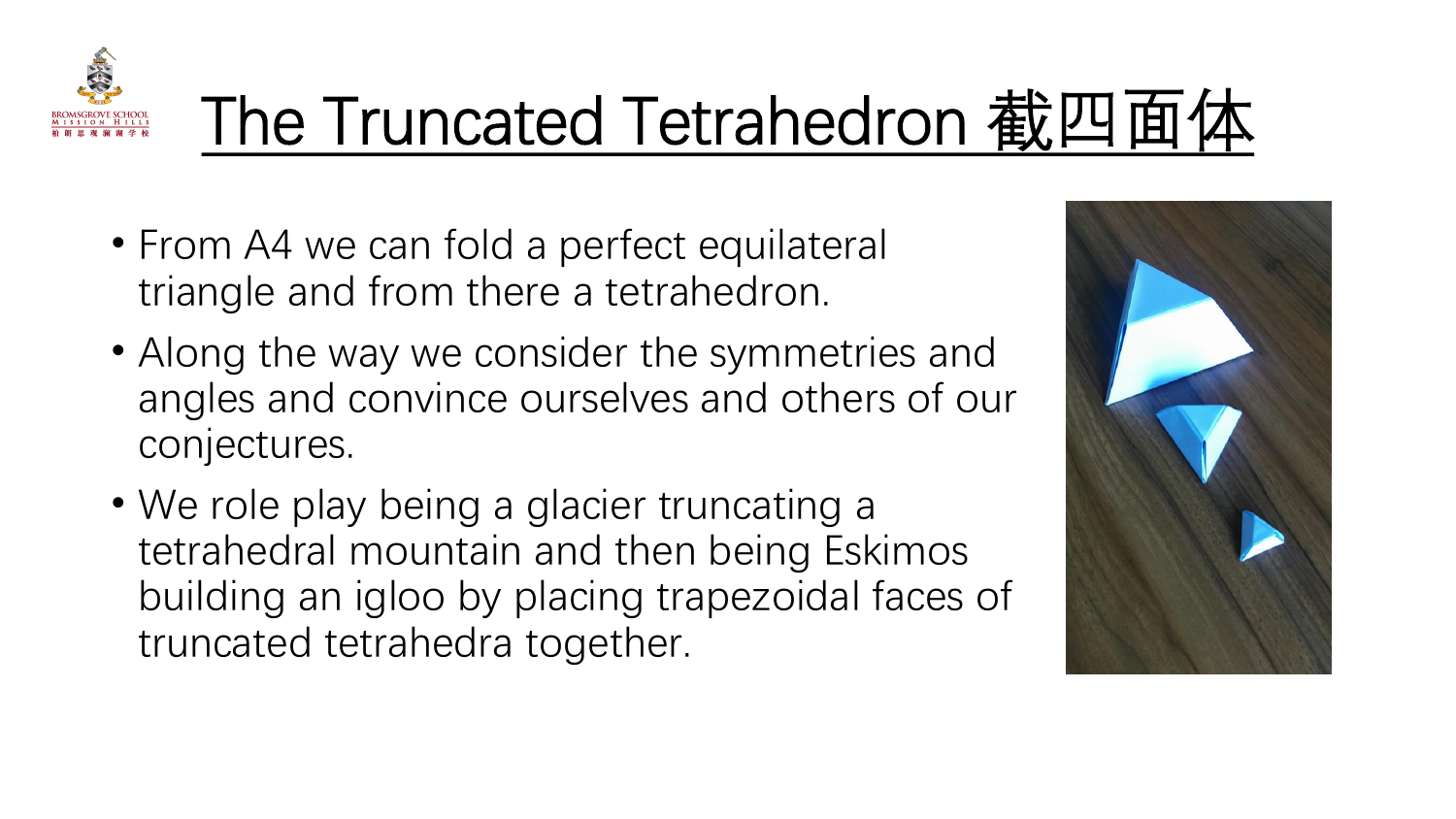

# Methods of Multiplication

- Get into groups of 4 and number yourselves 1, 2, 3, 4 四人为一组,并按照1/2/3/4编号
- Go and learn a method of multiplication from teacher 1, 2, 3 or 4 分别与对应号数的数学老师学习乘法
- Return to your group 回到各自的小组
- Teach the members of your group your method 与小组成员交流各自学到的方法
- Challenge: how will you deal with decimals? 如何处理小数乘法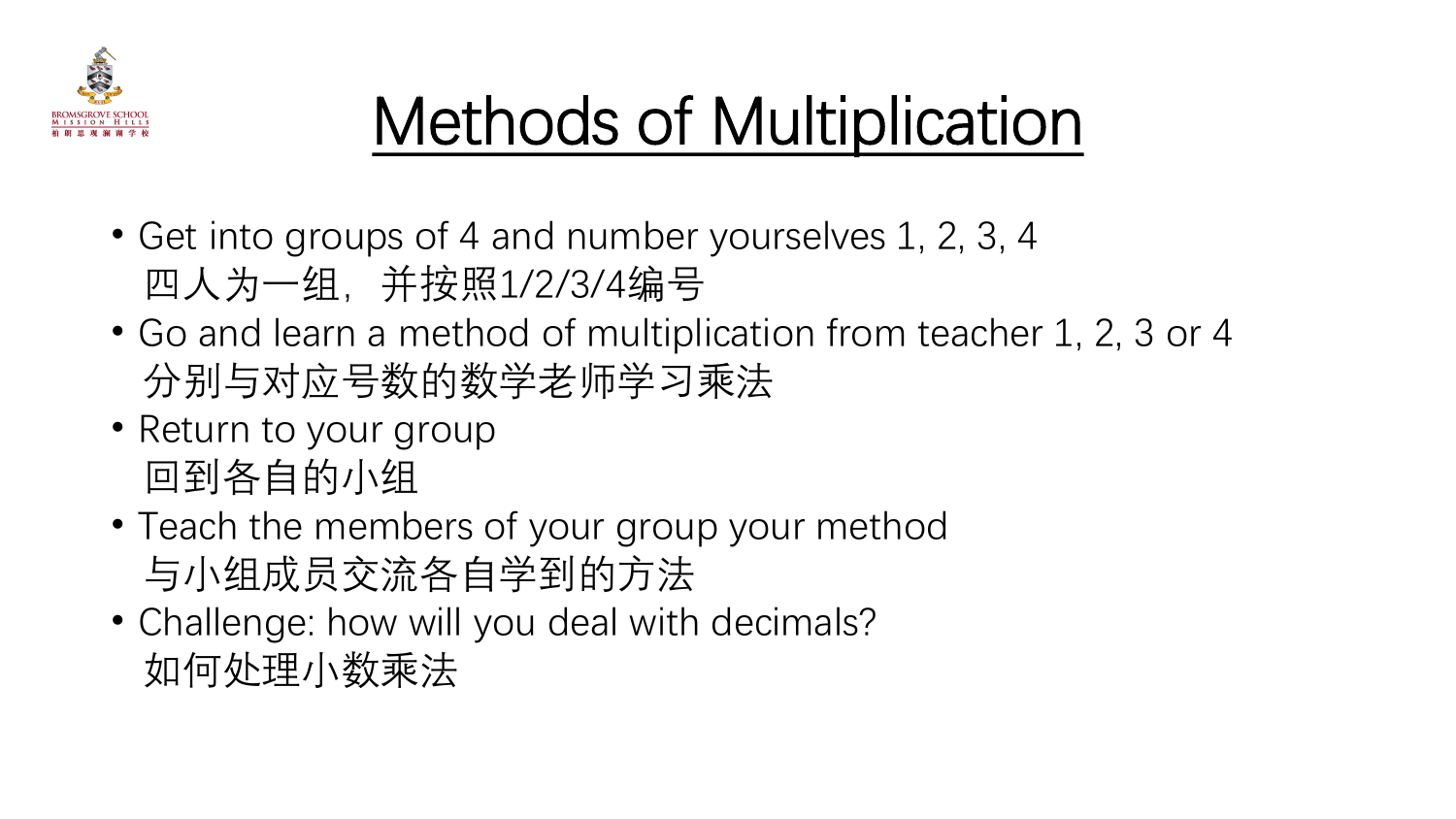

- Show your group members how to do:
- $\cdot$  567 x 48 and 5.67 x 4.8 by your method
- Test them by getting them to do
- 476 x 84 and 4.76 x 8.4 by your method
- What are good checking strategies?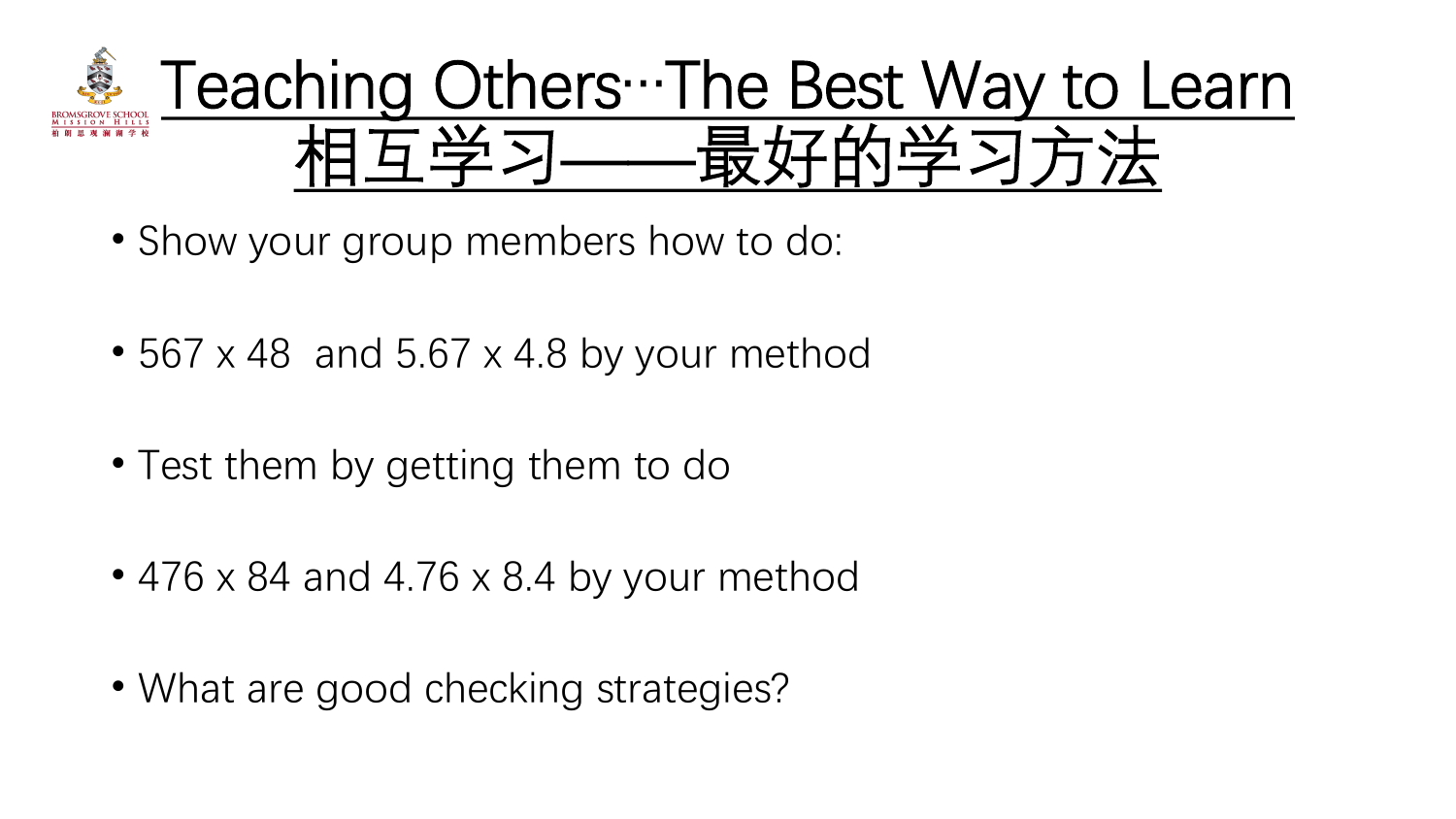

## Magic Multiplication

- 12345679 is a magic number
- How?
- What is your favourite number from 1-9 inclusive?
- If it is 7 multiply 12,345,679 by 63
- If it is 4 multiply 12,456,679 by 36
- How does this work? How can other magic numbers be found?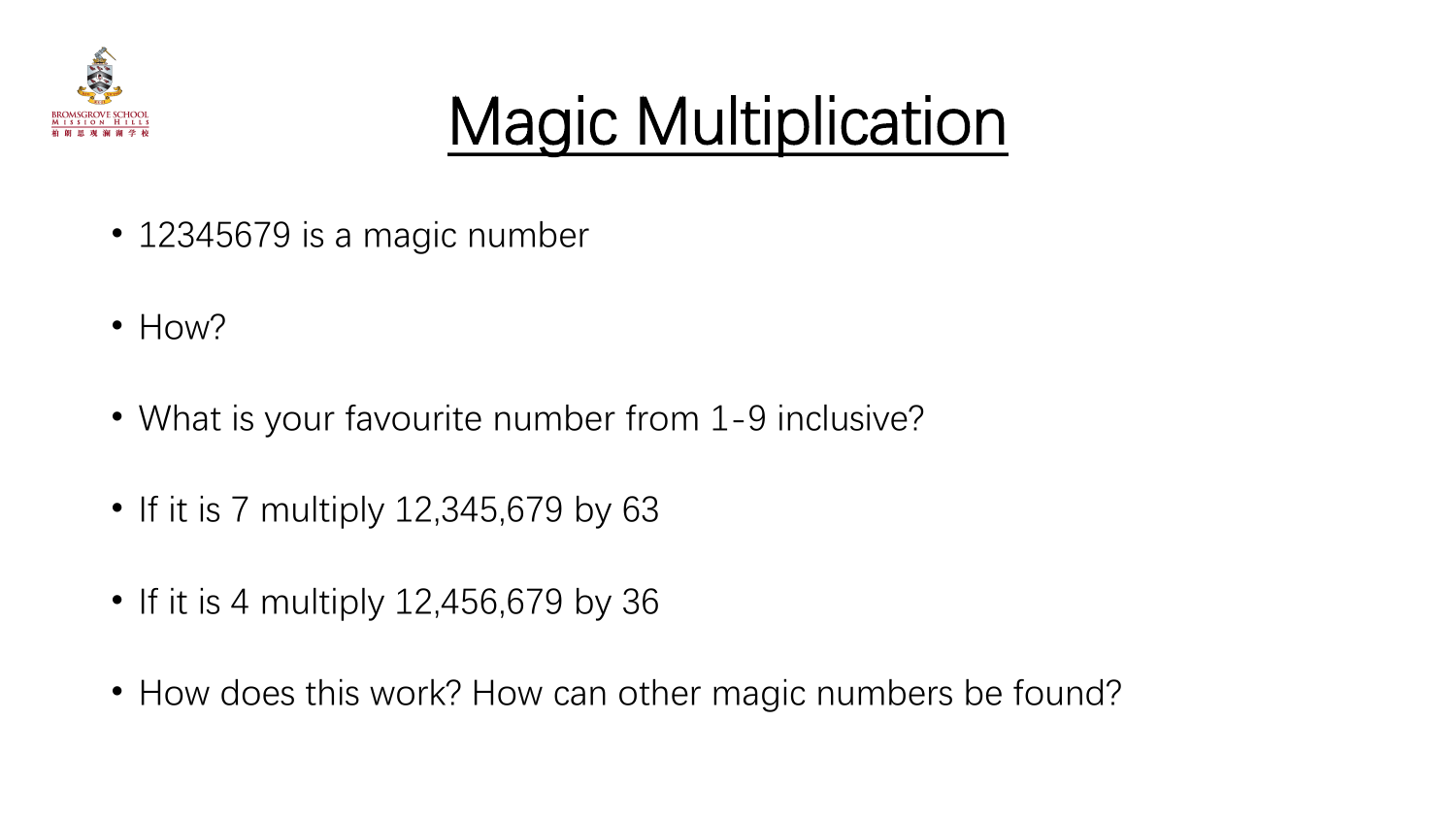

## Mental Imagery; Muscle Memory; Shape and Space and Computer Coding

- Areas of Maths: 2d Geometry, angles, polygons, inverse operations, enlargements
- First we role play being a robot and shuffle with small steps and closed eyes to commands such as : "Forward 10 Right 90 forward 20 right 90 etc"
- We then repeat with instructions designed to produce regular polygons then we moved to FMSLOGO which is free software one to one with what we have been doing, only now we are issuing the commands.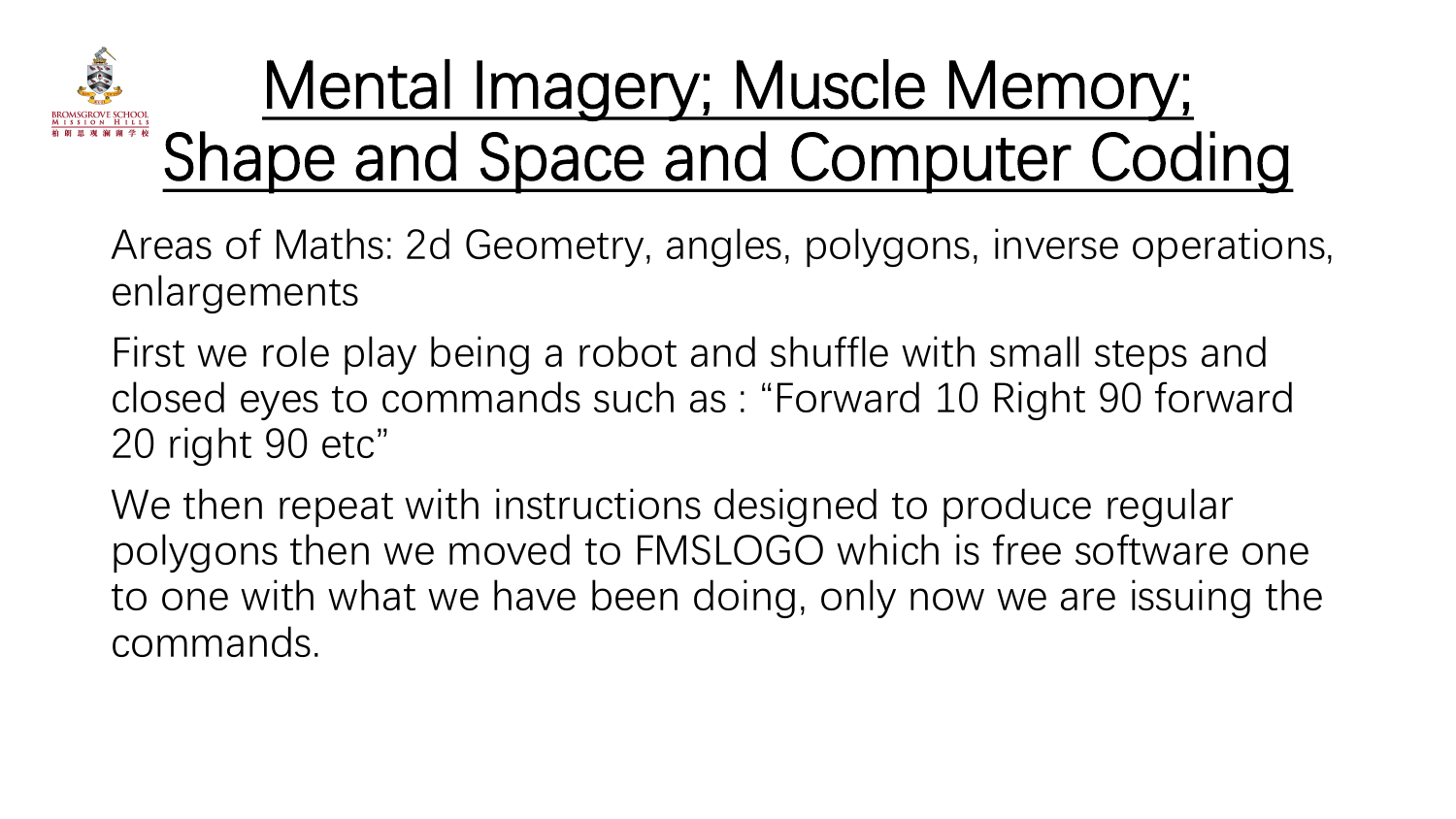

## FMSLOG

<https://fmslogo.en.softonic.com/> free software can be downloaded from this link

Useful commands: 常用指令代码

FD 30 **FD 30** forward 30 little steps

- BK 40 backwards 40 little steps
- RT 60 right turn on the spot (clockwise turn) 60 degrees
- LT 45 **LEGE** left turn on the spot (anticlockwise turn) 45 degrees PPT pen paint (puts ink in the pen)
- PE pen erase (puts an eraser on your pen)

CS clear screen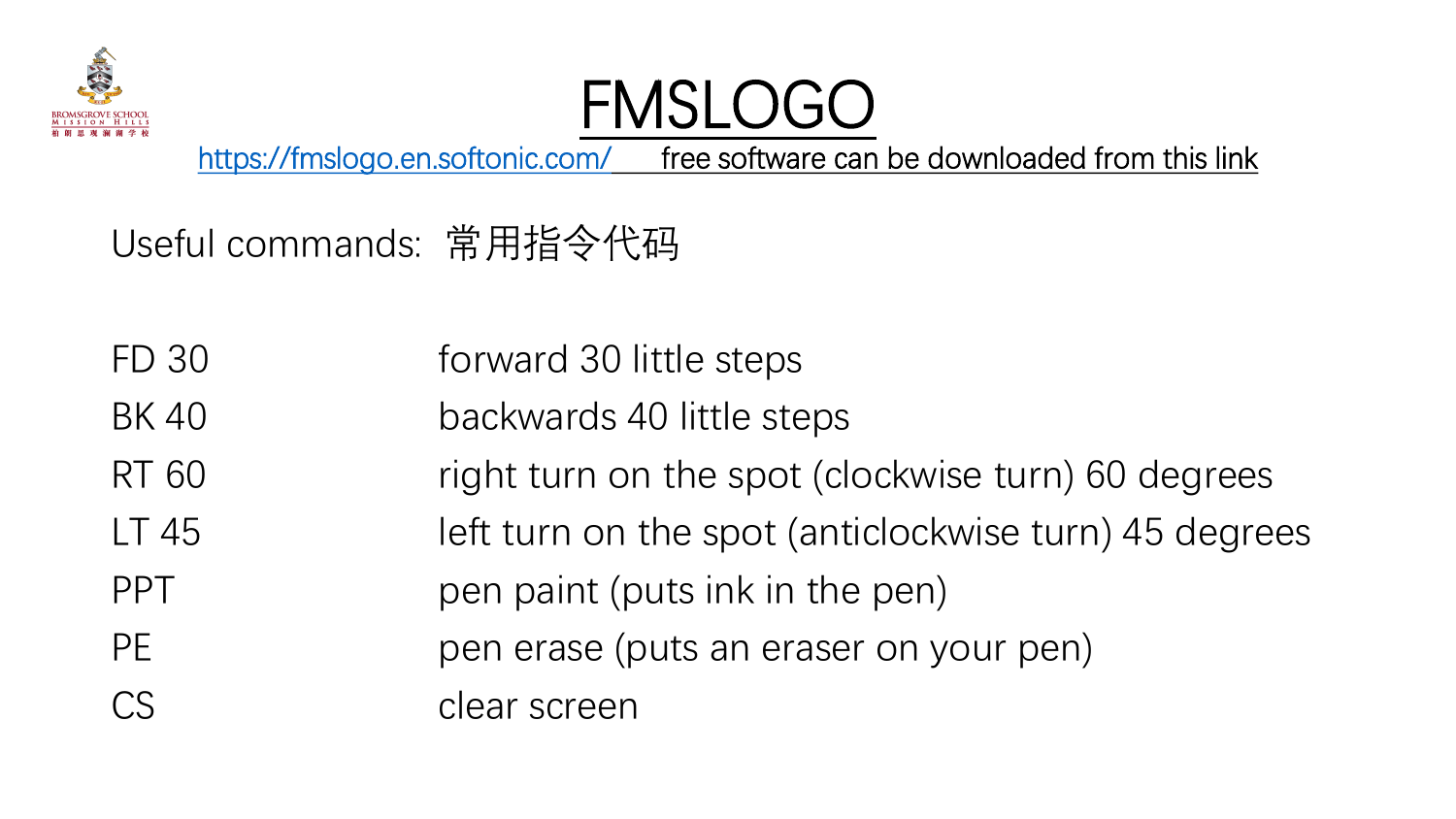



• Write logo commands to produce:

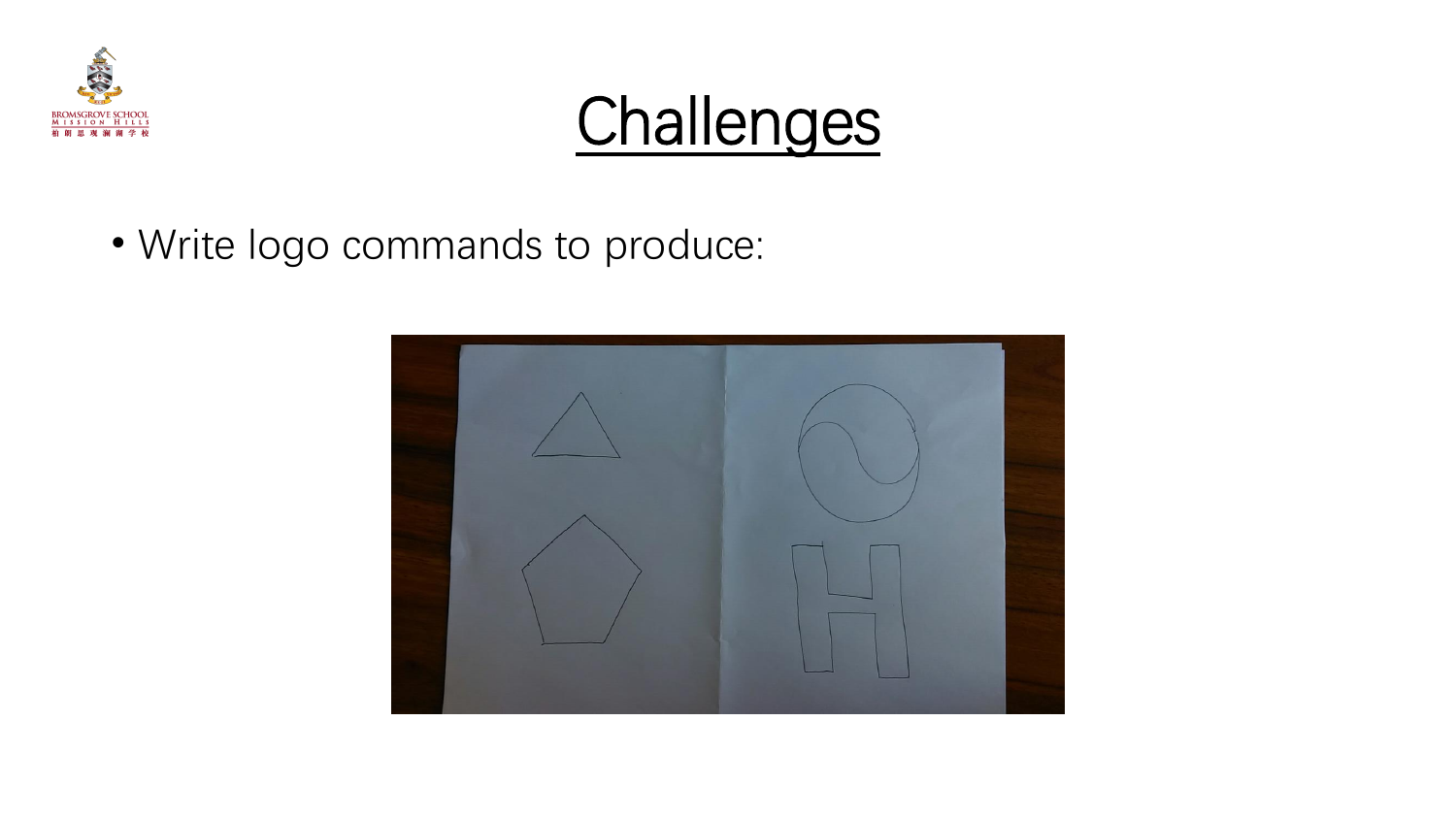

- REPEAT 5 [FD 100 RT 60]
- REPEAT 270 [FD 1 RT 1]
- REPEAT 180 [FD 0.5 RT 1]
- REPEAT 60 [FD 100 WAIT 200 PE BK 100 LT 6 PPT]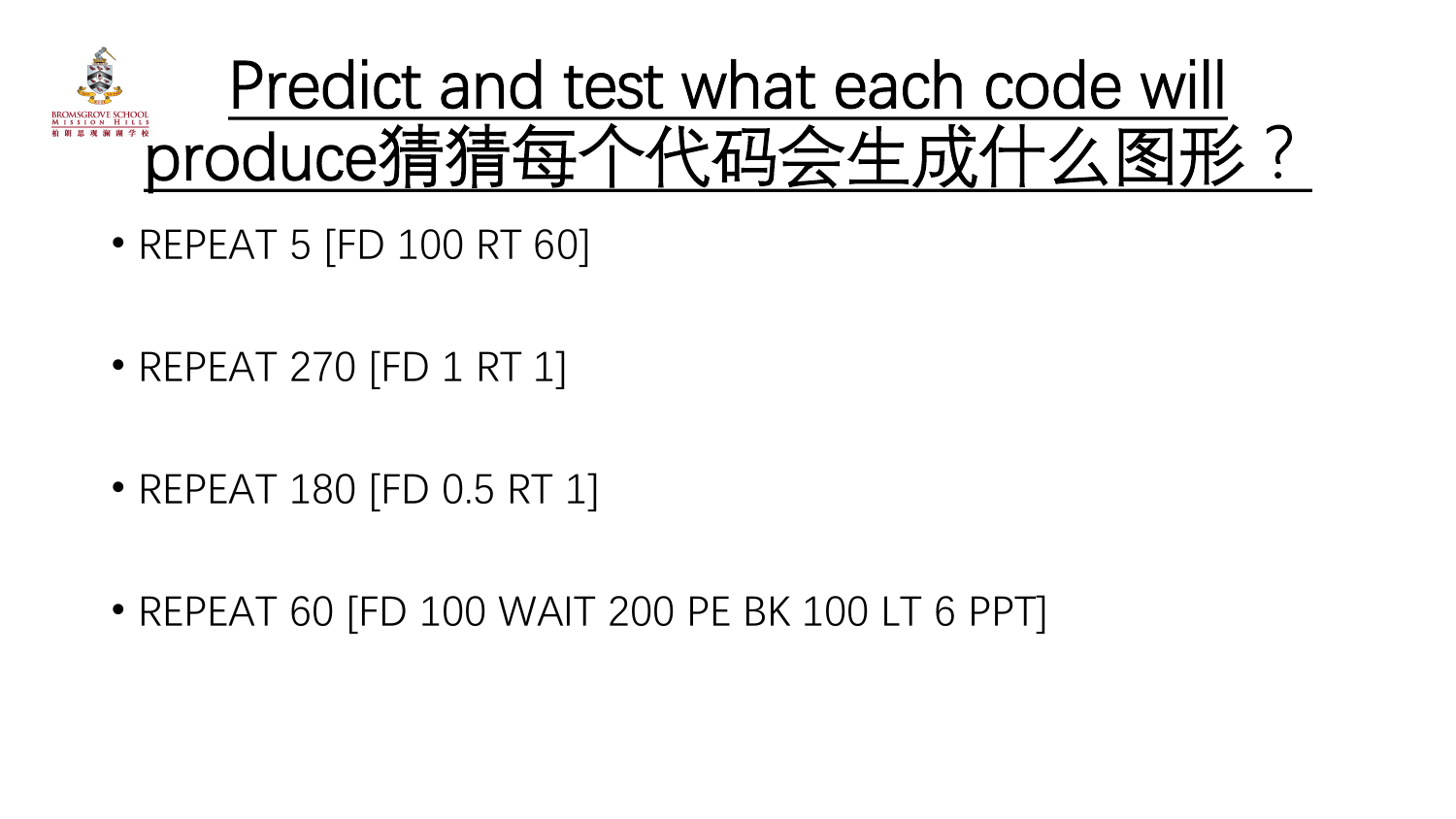

## General advice for encouraging mathematical thinking 如何培养数学思结

- Think aloud. Add the talking to the doing like children do 有声思维
- Do your working on a large white board 利用白板
- Teach someone else or an imaginary friend 扮演小老师
- Represent the problem as a diagram 利用图表呈现问题
- Put everything you know on the diagram 利用图表罗列已学知识
- Put what you want to know on the diagram 利用图表罗列待学知识
- Consider how you might get from what you know to what you want. 考虑如何从已学知识中获得待学知识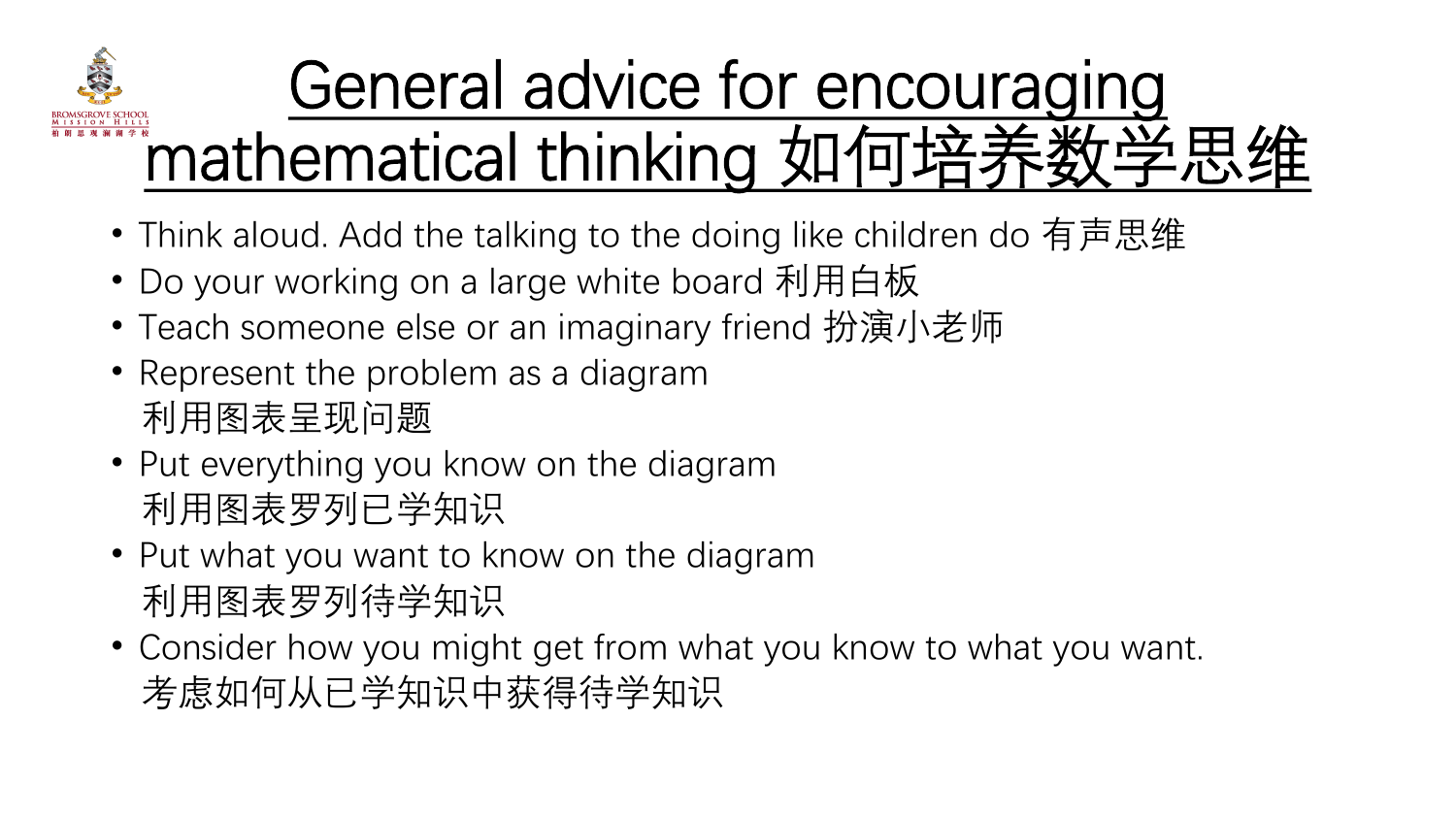

[www.myimaths.com](http://www.myimaths.com/) Karachi Karachi cosine206

References

参考书目

#### <https://www.bbc.co.uk/bitesize>

Key Stage 2 bitesize is suitable for Prep 2-Prep 5 Key Stage 3 bitesize is suitable for Prep 6-Prep 8 GCSE bitesize is suitable for Senior 9-Senior 10

#### <https://www.cgpbooks.co.uk/>

Great resources for Primary and Secondary

The Video maths tutors are really good

[https://www.cgpbooks.co.uk/secondary-books/gcse/maths/mfvc43d-mathstutor-gcse-maths-video-tutorials-\(](https://www.cgpbooks.co.uk/secondary-books/gcse/maths/mfvc43d-mathstutor-gcse-maths-video-tutorials-() [https://www.cgpbooks.co.uk/secondary-books/gcse/maths/mhvc43d-mathstutor-gcse-maths-video-tutorials-\(](https://www.cgpbooks.co.uk/secondary-books/gcse/maths/mhvc43d-mathstutor-gcse-maths-video-tutorials-():

#### <https://corbettmaths.com/>

Free maths resources for all levels

#### <https://www.ukmt.org.uk/>

UKMC The home of UK Maths Challenge: Great maths competitions